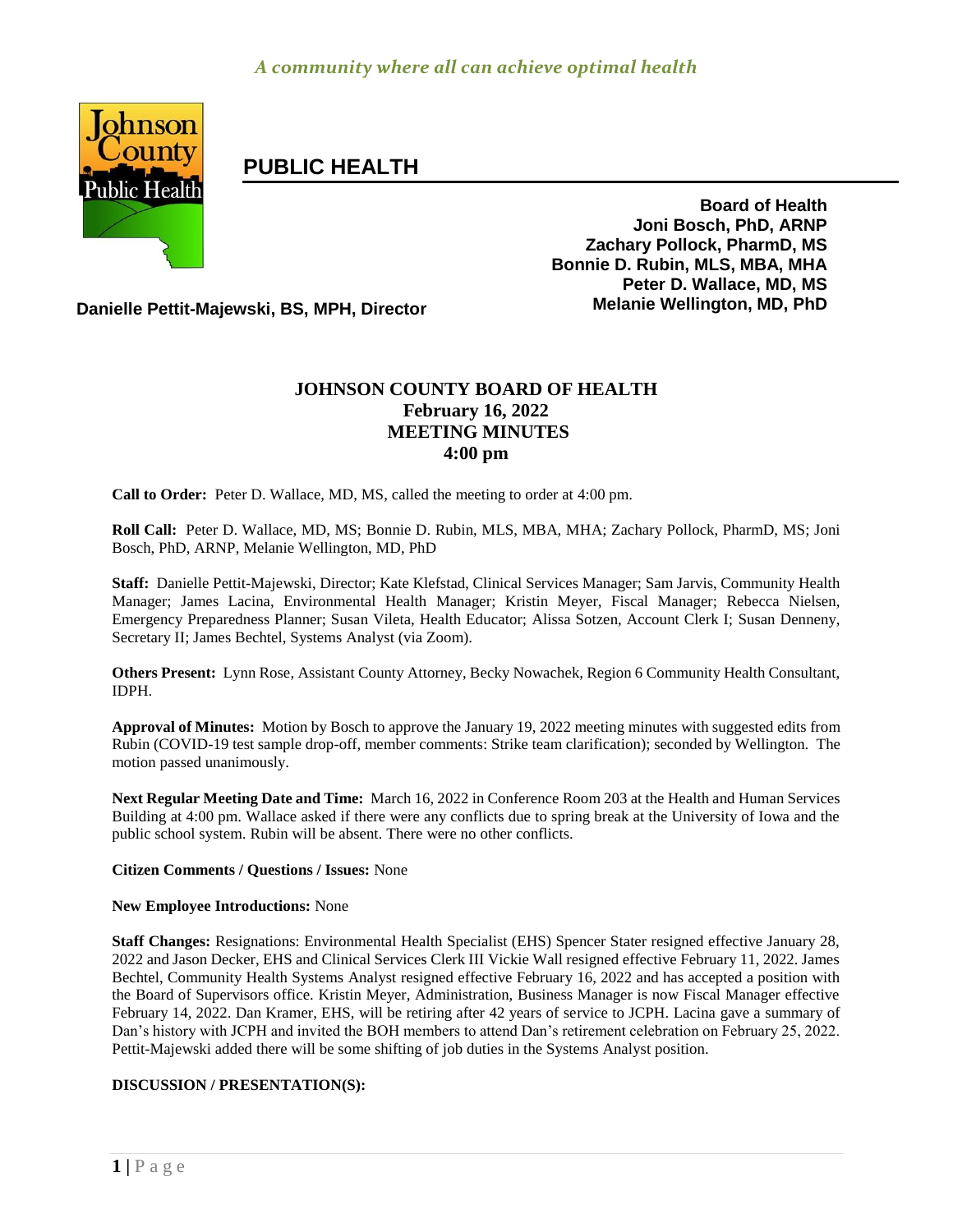# Johnson County Board of Health Meeting Minutes February 16, 2022

# **BOH Authority/Orientation:** Becky Nowachek, Region 6, Community Health Consultant with the

Bureau of Public Health Performance for the Iowa Department of Public Health (IDPH) explained to BOH members the scope of their authority and provided guidance materials and an orientation power point presentation. She described Local Public Health Services (LPHS) contracts and funding methods for local boards of health. Nowachek offered orientation and technical assistance to new member Wellington or any other BOH members. Nowachek identified the Iowa code and rules that govern Local Boards of Health (LBOH) and their jurisdiction. She explained the Board of Supervisor's (BOS) role in appointing BOH members, approval of adopted rules and regulations and appropriation of county tax funds used by the BOH for operations. She reiterated the BOH is an autonomous board from the BOS except for those three areas. The BOH is required to prepare, approve and submit a budget estimate each year to be approved by the BOS. Once approved the BOS does not have authority to refuse payment on a claim from the BOH or line item veto if it does not exceed the approved budget or is for a legitimate purpose. She explained the BOH has the authority to carry out public health functions, hire, and fire or set salaries as long as those changes are in the approved budget (according to Iowa Code 137.104). Nowachek provided documentation to support instances where the BOH is autonomous from the BOS citing the Warren County BOH vs Warren County BOS filed in the Supreme Court of Iowa, December 2002. Rubin asked if the Johnson County BOH has authority to adopt additional personal days for JCPH staff, as discussed in the January 19, 2022 meeting. Rose responded the BOH officially adopted the Johnson County Employee Handbook and accepted Johnson county policies. Unless the BOH decides it no longer wants to follow the Johnson County Employee Handbook and adopts their own employee handbook, they would not be able to alter policies for Public Health employees only. Rose strongly discouraged the BOH from taking such action. She added other independent boards in the county, such as Conservation, have adopted handbooks specific to seasonal concerns, site conditions, and other unique situations, but accepted the Johnson County Employee Handbook to govern leave benefits, salary, etc. Rose suggested forming a small working group to address the issue and consult with a county attorney. Wellington asked if there were other ways to add personal time in a different way. Rubin asked if proposing a modification or amendment to the BOS specific to health employees would be possible. Rose responded affirmatively. Nowachek reiterated she would be available to meet in person or by video conference if any BOH members have questions.

#### **Environmental Health Report:** Quarterly Report. Lacina highlighted Environmental Health

programs in Watershed, Food and Community Environmental Health, including Grants to Counties (GTC) well plugging figures, Time of Transfer inspections and results of a Food Program survey addressing foodborne illness awareness and accessing inspection reports. He also reported a new grant program from the Iowa Finance Authority and the Department of Natural Resources (DNR), which will provide one hundred million dollars for grants to update private onsite wastewater systems, built prior to 1983 who have not had a Time of Transfer inspection since 2009. Lacina responded to comments and questions from BOH members.

#### **American Rescue Plan Act (ARPA) Project Update:** Pettit-Majewski gave an update on Community

Health's two new RN positions and the Chronic Disease Prevention Specialist position that will be funded through ARPA. Proposed additional funding from Integrated Testing Services to boost the current seventy five thousand dollars awarded through ARPA to purchase a mobile clinic (discussed at the January 19, 2022 meeting) was not awarded due to administrative issues. Clinical Services staff will continue exploring other funding opportunities to support the purchase. Pettit-Majewski will update the BOH at the next meeting.

 **COVID -19 Update:** Jarvis provided updates on COVID-19 statistics, noting a decrease in hospitalizations and cases across the state and the end of the governor's emergency proclamation. He noted test reporting, and visibility for both positive and negative cases will also decrease, especially with the growing availability of home rapid antigen testing. Jarvis reported the state has launched a new COVID-19 reporting site, similar to the previous reporting site, but updates are reduced to once a week on Wednesdays. No timeline for CDC guideline revisions has been announced. The approval for vaccinating six-month to four year old children has been delayed until more research results. Although across the state vaccination rates are plateauing, seventy percent of Johnson County is now fully vaccinated, forty percent have also received booster shots. He noted the similarity to flu vaccination rates. Rubin asked if the ending of the Governor's Emergency Declaration would impact any funding. Jarvis believes it will be a minimal impact. Pettit-Majewski believes SNAP benefits will be reduced which will indirectly affect JCPH. Rubin asked if FEMA eligible costs could still be submitted. Pettit-Majewski responded they could while the federal declaration is still in place. Jarvis noted JCPH is not currently submitting costs to FEMA.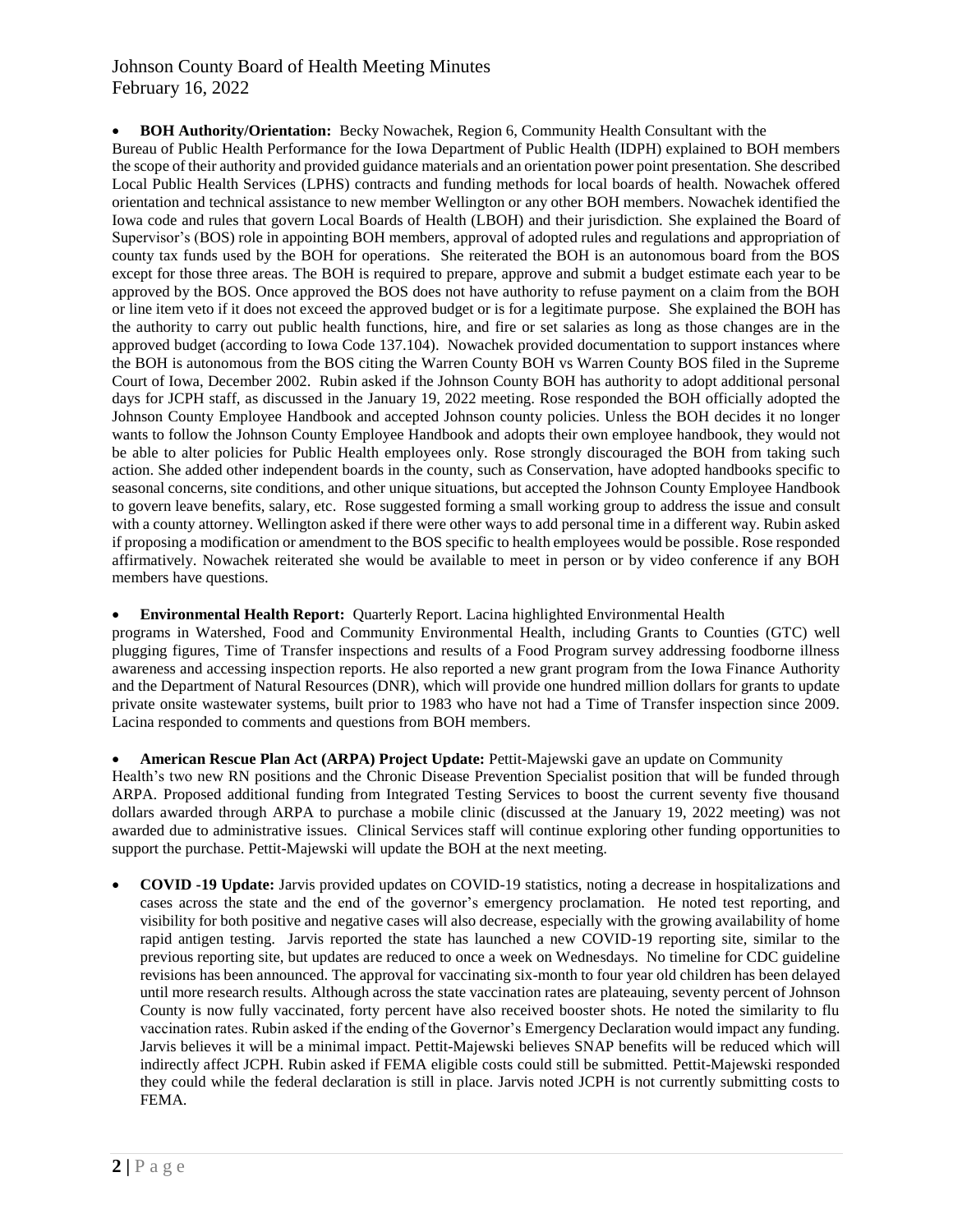**Legislative Update:** Pettit-Majewski highlighted legislative actions. She identified bills of concern to JCPH and cited a tracking document listing the status of those proposed bills provided by Iowa Public Health Association (IPHA), adding that she is on their advocacy committee. SB2156 encourages providers to report adverse effects to a parent or caregiver following child immunizations. HSB647, the medical freedom bill, which would ban any business, educational institution, employer or government entity from inquiring about and keeping records of medical treatment and limit history that is able to be collected for public health. SB3126 attempting to approve Raw Milk, HF2270 would limit public health authority during public health disasters and HF 2309 barring trans-girls from participating in girls' sports. Pettit-Majewski added as a public health employee, she is unable to directly influence legislators, but can provide education as a professional.

**Iowa Public Health Association Membership:** Pettit-Majewski informed BOH members that Public Health Day on the Hill sponsored by IPHA is scheduled for March 28, 2022. She suggested BOH members join IPHA under the JCPH organizational level membership instead of individual memberships to access valuable resources. Rubin, a current member and Wallace an IPHA Board member will shift to the JCPH organizational membership with the rest of the BOH. Wellington is also a member of an IPHA immunization sub-group.

## **ACTION ITEMS**

**Expenditures Over \$3,000:** None

## **Applications, Contracts and Agreements:**

**22-04 NACCHO Medical Reserve Corps (MRC) Rise Grant:** Jarvis explained Rebecca Nielsen,

Emergency Preparedness Planner and MRC Coordinator, identified this grant opportunity to fund future COVID-19 operations. There are approximately three hundred fifty awards available ranging from Tier 1 awards for twenty-five thousand dollars, up to Tier 3 awards of seventy-five thousand dollars. JCPH will apply for a Tier 3 award value. He thanked Nielsen for preparing the application, work plan and budget.

**Motion** by Rubin to approve the NACCHO MRC Rise Grant application for Tier 3 Level Funding; seconded by Bosch. The motion passed unanimously.

# **OTHER**

 **22-05 Title X RN:** Klefstad reported the ten hours of RN duties needed when the Title X grant was awarded to JCPH in 2020 were absorbed by the Health Path Clinic team at the time. The program focus has now expanded to outlying areas including Iowa, Johnson and Washington counties. Grant requirements in years two and

three add focus to additional services and require a dedicated RN to provide for outreach, education and collaborative services. If approved by the BOH, the position request will move to the BOS for approval. JCPH has been awarded supplemental funding through Family Planning Council of Iowa (FPCI) to cover a 1.0 FTE RN position through the FY22 Title X grant contract (ending March 31, 2022) and after will be absorbed into the budget using available grant funds. No additional county funds will be required. Bosch asked if there are no additional county funds required, did it still need to be approved by the BOS. Pettit-Majewski, Klefstad and Rose clarified the reason for BOS required approval to add a FTE position. Pollock asked about funding the position after the contract year ends on March 31, 2022. Klefstad responded after the supplemental FPCI funding expires March 31, 2022, on April 1, 2022 the cost would be absorbed in the current grant budget through adjustments in other budget areas and expected increased grant funding. Rubin asked for justification for the additional hours needed. Klefstad explained direct service as well as outreach education and collaboration would be included with the additional hours. Rubin asked for more data, including numbers and metrics to justify the new position. Pollock also asked for additional information on program reductions and adjustments to cover the additional costs. Klefstad will provide more detail moving forward but cited medical supplies, salaries, advertising and office supplies. BOH members expressed support for staff and concerns about receiving more information and supportive data in order to make an informed decision. Wallace suggested Klefstad provide the BOH with requested detail, but proceed with a vote in order to meet the March 31, 2022 deadline.

**Motion** by Bosch to approve adding a 1.0 FTE RN dedicated to Title X Family Planning with Klefstad providing further requested information at the next BOH meeting; seconded by Wellington. Aye: Bosch, Wellington, Wallace;